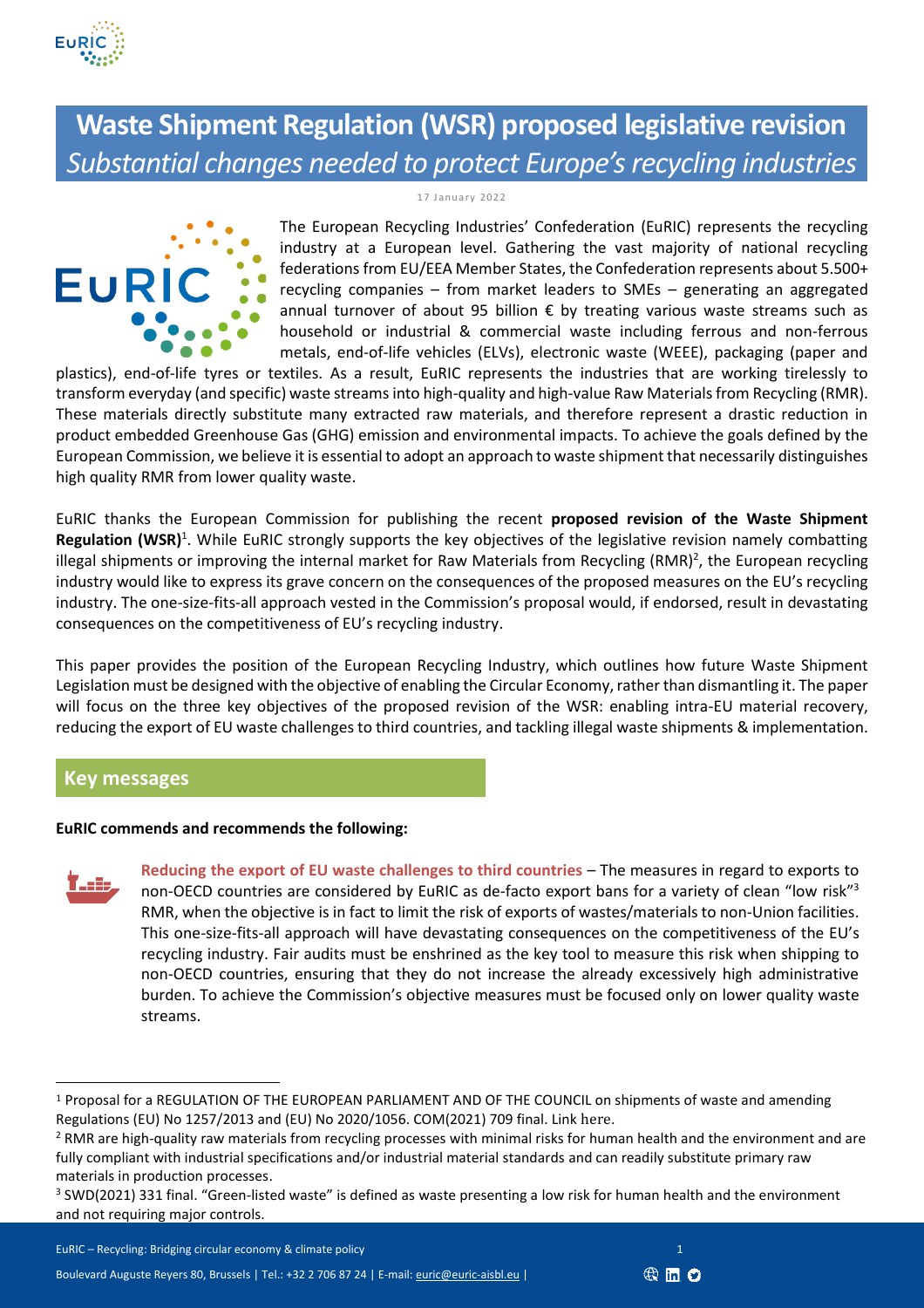



**Enabling intra-EU material recovery** – EuRIC applauds a variety of measures on intra-EU shipments, including the great ambition over enforcing Electronic Data Interchange (EDI) for all documentation requirements regarding waste shipments, protections, and increased status periods for pre-consented facilities, among others. Nevertheless, further ambition is required on the harmonisation of classification of waste and financial guarantees, to make shipments between Member States work for a Circular Economy, rather than blocking it. Further work is required on simplifying further general provisions for reducing the administrative burden for intra-EU shipments (see below).



**Tracking illegal waste shipments & implementation** – Illegal shipments are a large concern for European recyclers, as they undermine legal business opportunities and burden the industry image of our recycling sector. Therefore, many of the measures are supported. However, some further nuance is required between small administrative mistakes (which are classified as illegal) and consciously illegal activities (which leads to large environmental concerns). Furthermore, regarding implementation, measures supporting an intra-EU Circular Economy must be fast tracked (EDI, pre-consented facilities etc.), whilst measures hindering European Recyclers must be implemented in a timely fashion (5 years) to ensure it does not shoot those implementing the Circular Economy in the foot (list of countries, audits, OECDmonitoring).



**Reducing the export of EU waste challenges to third countries**

## **Overview**

While EuRIC supports the overarching objective of "ensuring that the EU does not export its waste challenges to third Countries", we are concerned with how this objective has been implemented in the proposed legislation. The measures, particularly on non-OECD countries, are *de-jure* export "restrictions", which will inevitably lead to *de-facto* export bans. What is of an even greater concern is that this is openly acknowledge as restrictions on "green-listed waste" which is by definition clean waste. A much greater differentiation between RMR which are inherently of a high quality -such as metals or recovered paper meeting industry specifications – and lower quality wastes must be worked into the way the proposed WSR is framed if it really wishes to implement a circular economy in the EU and abroad.

The key concerns are as follows:

- **For OECD countries (Art. 42)**: the monitoring of OECD exports and the possibility of waste export bans should only be limited to lower quality waste streams. For audits, there is a lack of detail on what international agreements between the Union and OECD-member countries should entail.
- **For non-OECD countries (Art. 38-40, 43-44 and Annex IX and X)**: the mixing of a "list" of allowed countries of export with auditing requirements for all types of green-listed waste is excessive and will lead to a general waste export ban. EuRIC favours ensuring the list of countries is simplified to an obligation similar to that of Regulation 1418/2007, while audits could be a piece of legislation to prove EU operator compliance when accessing non-EU markets with their high quality RMR.

#### **OECD waste monitoring**

Most of the rules for OECD shipments in the new WSR proposal apply Title II provisions (intra-EU shipment rules) *mutatis mutandis.* This is in line with the international law that must be followed by the Union (i.e., OECD Decision). Nevertheless, EuRIC has some reservations about the measures introduced by the European Commission to provide possible export bans in the future to shipments destined for recovery in OECD country facilities. Especially when many of these "wastes" refer to high-quality fractions of low-risk materials which are considered as a "product" by European recyclers and OECD producers (i.e., paper and cardboard or scrap metals).

The way this future waste "restriction" can be implemented is extremely generic and all-encompassing within the proposed revision. It is paramount that there is a differentiation made between RMR (which is inherently of a high quality) and lower quality wastes. EuRIC advocates for the monitoring of OECD waste shipments (with the possibility of future waste bans) to be restricted to only lower quality wastes.

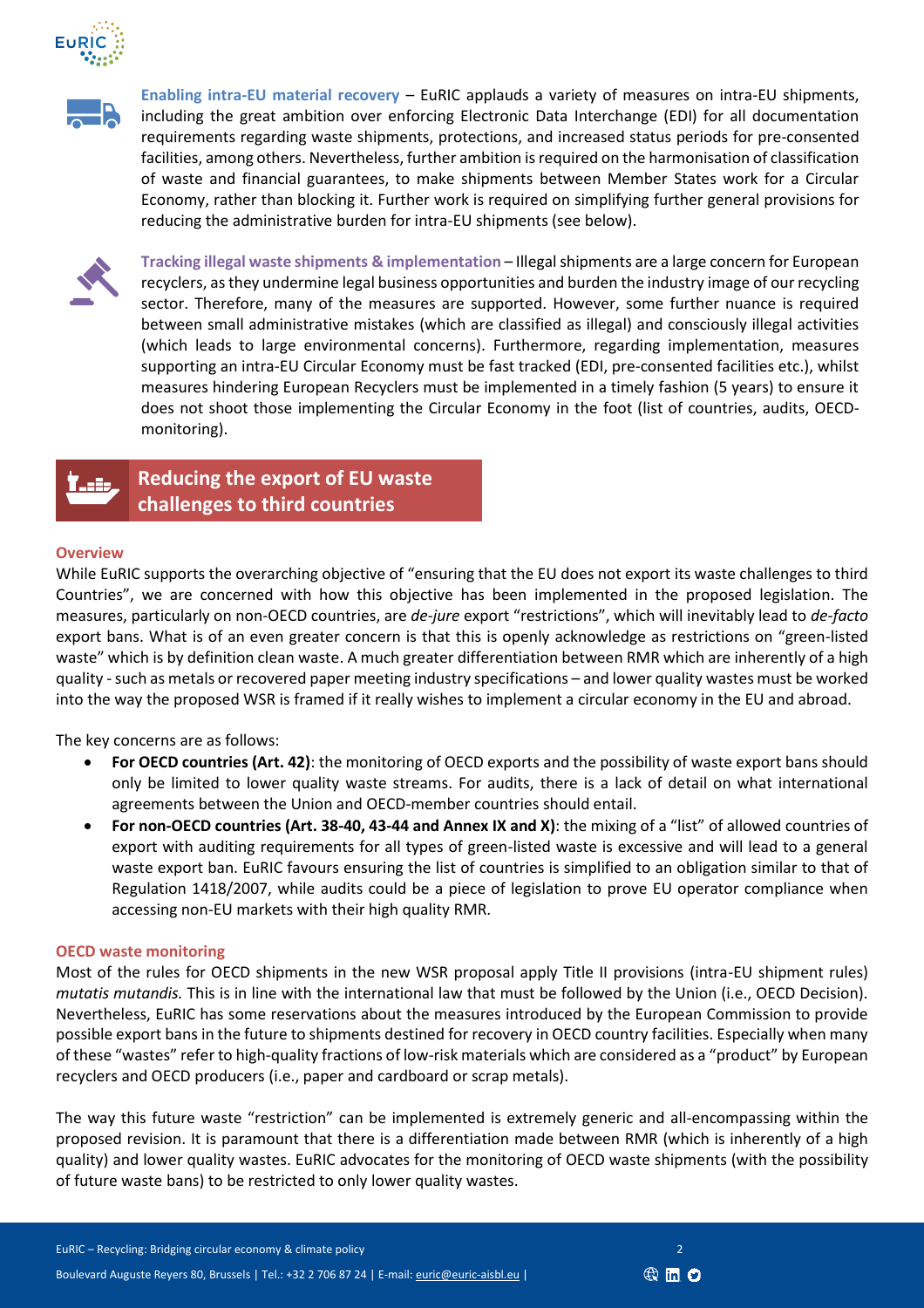

Any generic focus on all wastes shipped to OECD countries with limited justification or without specification on the requirements for the Commission to assess what constitutes a "serious environmental or human health damage" (Art 42(1)), "short period of time", and "sufficient evidence" (Art 42(2)), cannot be allowed in law.

## **Non-OECD waste "restriction"**

EuRIC's main concern with the proposed WSR legislation is the draconian measures put in place as de-jure waste export "restrictions". European recyclers are fully in line with the EU's objective to not "export [EU] waste challenges to third countries". However, this broad-brush and heavy-handed approach adopted by the Commission will result in a waste export ban for many resource streams which recyclers and third country producers depend on.

When viewing this objective from the point of view of many advocates of such "restrictions", it is clear the focus is on stopping exports of (mixed) plastic waste ending up in non-OECD countries where it is sent to landfill, taken by runoff, and subsequently ends up in the environment. Clearly, this represents a huge environmental impact that must be addressed. However, this is where nuance is required for high quality materials such as RMR.

Further voices echo that, even for RMR, waste exports can be seen as a resource drain outside of Europe,<sup>4</sup> where the materials could otherwise have been taken up in production processes (e.g., steel or paper mills). This is a clear misrepresentation of the situation. As shown in the EEA publication, only 3.6% of EU generated waste is shipped to non-EU countries (even less to non-OECD countries). 90% of waste generated is treated within the same EU country, showing a strong respect for the proximity principle.<sup>5</sup> European recyclers would be much more content if they could ship more of their raw materials inside the EU, as this would save a major administrative burden and reduce operation (transport) costs. It is beneficial to export RMR outside the EU for the simple fact that **there is insufficient demand from EU producers and a complete absence of pull measures (such as recycled content targets for all waste streams except for some polymers under the SUP Directive)** – whilst the demand for such raw materials exist in non-EU countries.

The focus therefore should be less on recyclers being forced to sell the remaining RMR (not already sold to EU producers) for critically low prices inside a captive EU market, but more on ensuring producers are willing to take responsibility and increase their circular production processes for a fair price (see section on reciprocity, below).

#### **List of countries**

One measure in the revised Regulation which must factor in this nuanced focus on lower quality wastes is the list of non-OECD countries, as specified in Articles 38 – 40. This measure can be seen as a much more ambitious version of Regulation 1418/2007.<sup>6</sup> This is furthermore concerning for recyclers, owing to the huge administrative burdens caused by this regulation in the past. For example, in the recent update of Regulation 1418/2007 in November 2021 an administrative mistake was made in the submission for India. It was noted that India will not accept the import of paper and cardboard waste under B3020, whereas it was meant to be written that they will accept. This has been officially notified by the Indian government, however because of this minor mistake there is an ongoing export ban of paper and cardboard waste to India. This can be seen as a huge unjustified burden for shipments of green-listed wastes.

The ambition has been radically increased in the new proposed list of countries system within the WSR for the following reasons:

- There is no differentiation of high quality waste (RMR) and lower quality wastes,
- When no response to the questionnaire is provided there is a direct ban of shipments green-listed waste to said country (unlike in Regulation 1418/2007 where notification would thus be applied),
- Replacing the simplified checklist in Regulation 1418/2007 with an immensely complex questionnaire,
- Non-OECD countries must respond in English.



<sup>&</sup>lt;sup>4</sup> BIR (2020) World Steel Recycling in Figures 2016-2020. Lin[k here.](https://www.bir.org/publications/facts-figures/download/821/175/36?method=view) For steel scrap there is an annual trade surplus of nearly 20 Mt.

<sup>&</sup>lt;sup>5</sup> EEA (2021) BRIEFING: Linking cross-border shipments of waste in the EU with the circular economy. Link here. <sup>6</sup> Regulation (EC) No 1418/2007 […] concerning the export for recovery of certain waste listed in Annex III or IIIA to Regulation (EC) No 1013/2006 [...]. Link [here.](https://eur-lex.europa.eu/legal-content/EN/ALL/?uri=CELEX%3A32007R1418)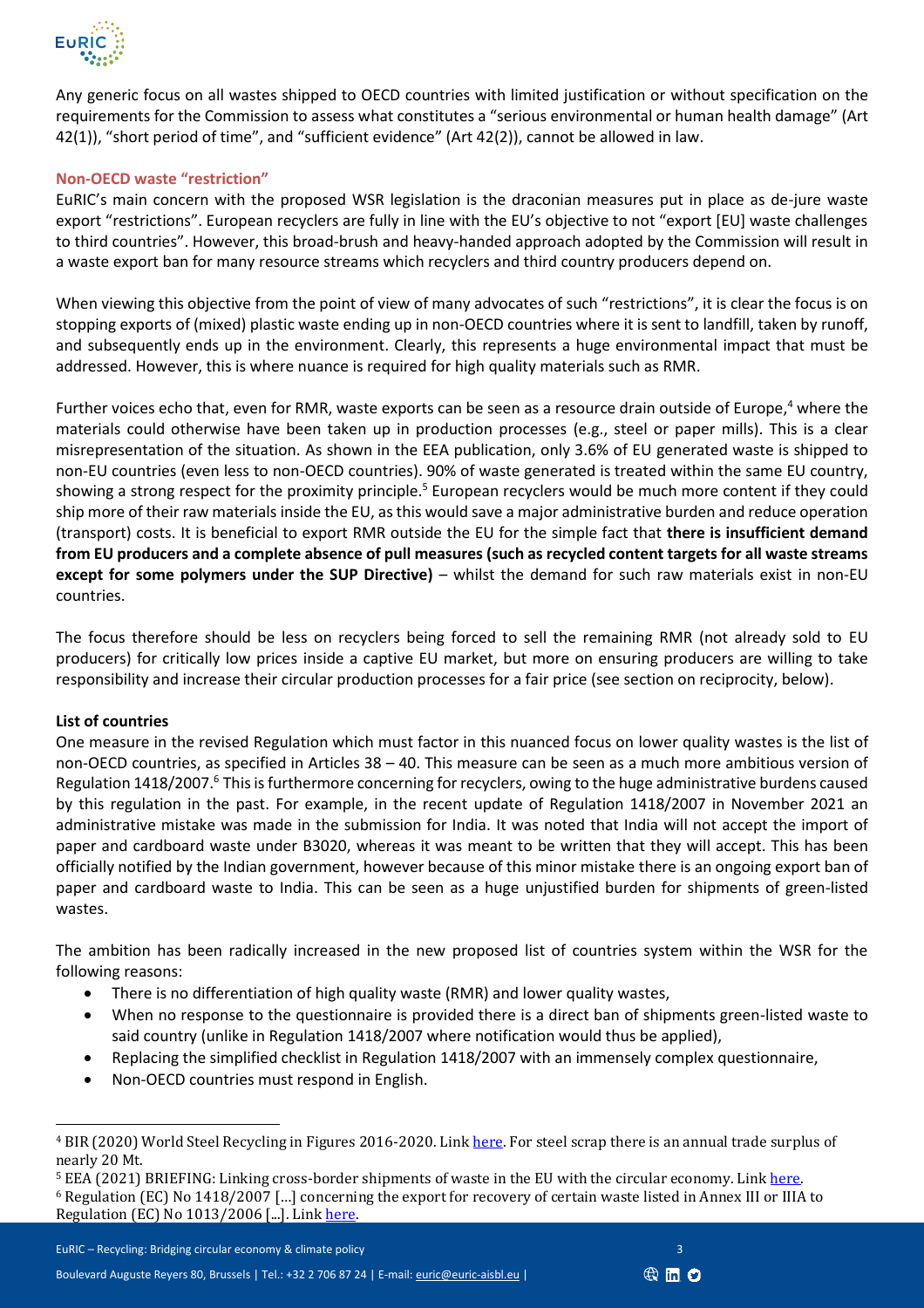

EuRIC implores that the European Commission readjusts the provisions to actually meet the objectives set out in these revisions "ensuring that the EU does not export its waste challenges to third countries". This can be achieved by replacing Articles 38 – 40 and Annex VIII with the written request procedure, like that already implemented in Regulation 1418/2007. This system would ensure that third country sovereignty is preserved.

#### **Audits**

EuRIC supports a system of audits in place to ensure that all shipments of waste to non-EU countries and being received in proper recovery facilities. As operators that only export to further recycling or production facilities, it is pivotal that RMR are exported for the benefit of the circular economy, rather than to remove EU-waste problems by placing them on third countries. However, the provisions in place for audits are sometimes overly ambitious and/or vague which could lead to issues of implementation. These must be resolved.

Regarding ambition, these audits require the third party performing the audit to consider specific issues related to EU legislation and particularly consideration of the Best Available Techniques conclusions on industrial emissions<sup>7</sup>. These considerations are hugely ambitious as well as representing an encroachment on the sovereignty of the third country (i.e., by forcing them to apply EU law). The audits should rather focus more directly on environmental and proper treatment assurances. Therefore, EuRIC suggests that this reference should be deleted in Annex IX and X.

Certain criteria in Annex X of the proposed legislation provide uncertainty on whether new facilities in non-OECD countries would be eligible to meet the auditing requirements. Section 1 (f) of the Annex states that the facility must have five years of records of its waste management. However, for new facilities they will not have five years of operational documentation. Ironically, it will be the newest facilities that are most likely to have adopted more modern standards of treatment operations. Therefore, EuRIC suggests this section is made clearer to allow for modern and newly constructed facilities to pass the auditing process under Annex X:

Annex X: The audit referred in Article 43(2) verifies that the facility managing the waste in the country of destination complies with the following conditions:

- […]
	- (a) it establishes and is able to provide records of its waste management and waste shipment activities for the last five years, or if constructed less than five years prior to the audit the facility can provide records of less than five years up to the amount of time in which the facility has been operating; […]

Shipments to OECD countries have the possibility to be exempt from the requirements for holding an audit on the treatment facility of destination if there is in place an international agreement between said country and the Union. However, there is limited detail explaining how this would be actualized (i.e., if the Union will stride to achieve such agreements, or if the onus is on third countries to apply for such an agreement). This suggests an unwillingness for the Union to achieve any such agreements, revealing the true nature of the auditing (a limitation on international trade). The Commission must elaborate in greater detail what is required to achieve such an international agreement and a timeframe in which it will achieve any possible agreements, and levers that could be utilized to begin negotiations (i.e., based on quantities of traded "waste" commodities, or by request of third country).

Article 43 (8): Where an international agreement between the Union and a third country to which the OECD Decision applies which recognises that the facilities in that third country will manage waste in an environmentally sound manner, in accordance with the criteria laid down in Annex X, natural and legal persons which intend to export waste to that third country shall be exempted from the obligation in paragraph 2.

- i. The European Commission must contact all OECD partners within [*OP: Please insert the date six months after the date of entry into force of the Regulation]* to establish such agreements,
- ii. When third countries have registered facilities as pre-consented in accordance with the OECD Decision, such facilities will also be exempted from the obligation in paragraph 2.

Beyond focusing on the exporters responsibility to audit non-EU facilities of destination, there should be reciprocity for importers to audit recycling facilities from outside the EU shipping waste into the Union. This should place identical



<sup>&</sup>lt;sup>7</sup> JRC (2018) Best Available Techniques (BAT) Reference Document for Waste Treatment. Link [here.](https://eippcb.jrc.ec.europa.eu/sites/default/files/2019-11/JRC113018_WT_Bref.pdf)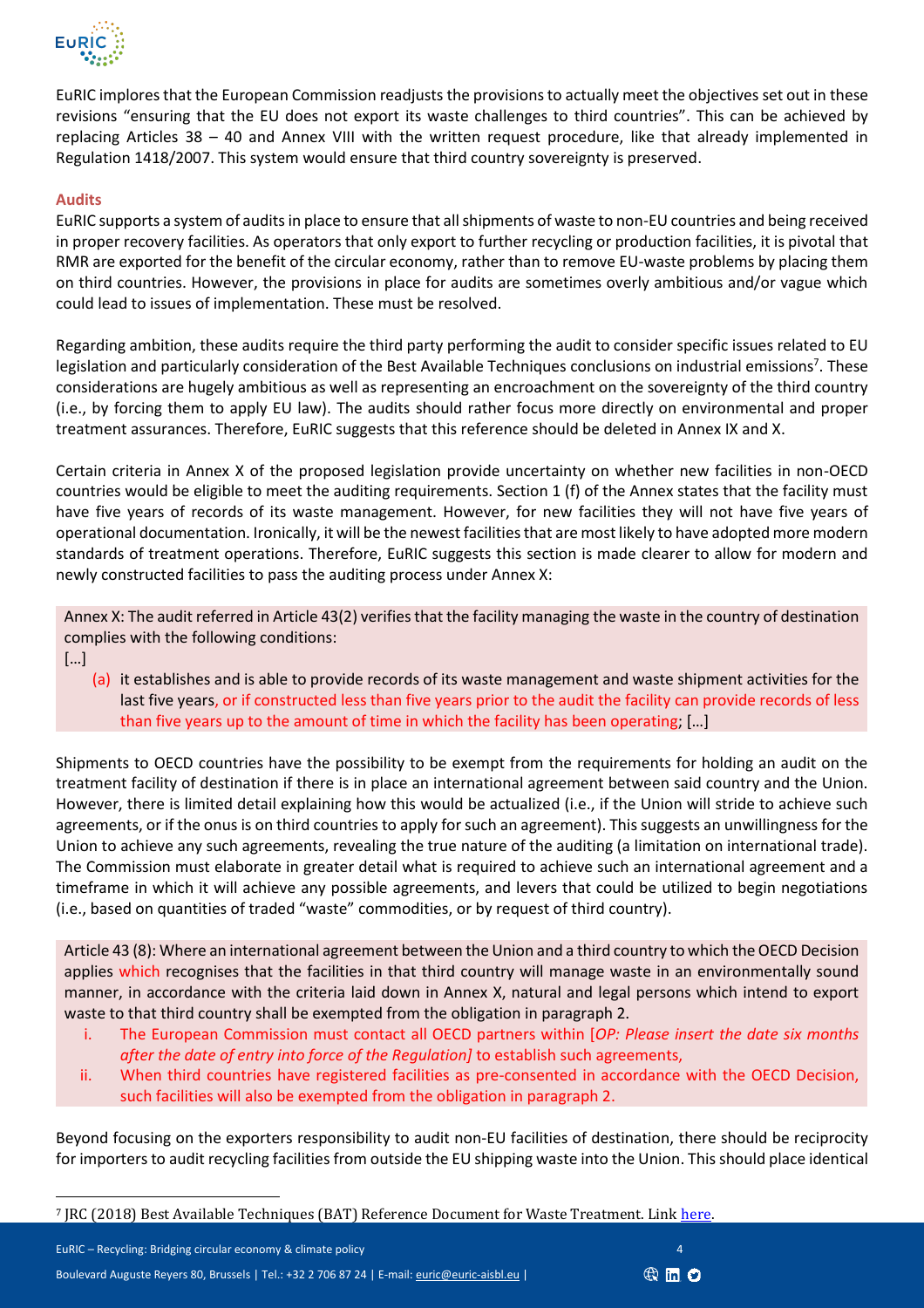

obligations of an auditing requirement on importers of waste into the Union, in line with what is required in Annex X. Without this an uneven market will be created, where EU recyclers have more limited market access to sell their highquality RMR, whilst non-EU recyclers (which do not comply with EU climate legislation) will be free to export RMR into the Union. This will likely drive demand for RMR towards non-EU imports, which would have reduced costs compared to the EU materials.

## **Reciprocity**

Most of the measures focused on exports to non-Union countries penalize exporters (i.e., the European recycling industry) without providing any reciprocal measures on imports into the Union or on producers who utilize RMR. As noted in the previous section, this will incentivize either non-EU recycling operations or raw materials from extraction, which as products do not have the same legislative restrictions regarding trade. Prior to any restrictions on EU exporters there must be measures which incentivize producers to take the mantle of responsibility for implementing the circular economy. This can be achieved via the following policy tools, as further specified in several position papers from  $\mathsf{EuRIC}^8$ :

- **Due diligence requirements**: expanding beyond forestry products, to addressing the environmental impacts associated with imports of mining products that compete with RMR.
- **Recycled content targetsfor producers**: this should be enforced for a variety of product categories, something that EuRIC has been advocating for in several other policy dialogues (ELVs, Packaging, WEEE, Batteries, etc.). Beyond just addressing plastics, targets should further ensure that producers also take up RMR for other product types (i.e., metal, paper). This could have a sizable drive in increasing the demand of RMR in Europe. The supply is already available and incentives are required now for this to be taken up by the industry.
- **Carbon taxation**: the EU Emission Trading Scheme (ETS) and Carbon Border Adjustment Mechanism (CBAM) are two policy tools that could effectively remove incentives to primary raw materials and push further demand towards RMR in the EU.<sup>9</sup>



**Enabling intra-EU material recovery**

#### **Overview**

EuRIC highly commends the European Commission for several of provisions taken up in Title II of the proposed revised WSR. Many of the measures will simplify intra-EU shipments when final treatment is intended for materials recovery. This is crucial for European Recyclers, who consistently face huge barriers for receiving waste feedstock, and shipping high-quality RMR to producers or interim treatment operations.

The main provisions that must be maintained to ensure the objective of enabling intra-EU shipments for material recovery are:

- **Electronic Data Interchange (EDI) mandated for all waste shipment documentation (Art. 26)**: This is a crucial measure and greatly applauded by European recyclers. This will reduce administrative burdens on both waste management operators and Member State Competent Authorities. Additionally, it will increase traceability and bolster enforcement activities to ensure faster flows of legal waste shipments whilst more easily identifying and stopping illegal ones.
- **Pre-consent facilitiesto ease shipments of notified waste to trusted actors(Art. 14)**: Once a treatment facility has proven its environmentally sound management of waste it should be treated like a producer within the Circular Economy and benefit from reduced administrative burdens on shipments of RMR to its facility. Therefore, increasing pre-consent periods to seven years is applauded by recyclers as it will increase the productivity of EU recycling operations.

However, certain provisions require additional attention to better achieve the objective of waste shipments facilitating the intra-EU circular economy:



<sup>8</sup> <https://www.euric-aisbl.eu/position-papers>

<sup>&</sup>lt;sup>9</sup> Please see BDSV (German Steel Scrap Recycling Association)'s "Scrap Bonus" [video](https://www.youtube.com/watch?v=jyk916dYvOo&ab_channel=BDSVe.V.Stahlrecycling) an[d paper,](https://www.bdsv.org/fileadmin/user_upload/Schrottbonus_Konkret_Full_PDF.pdf) which outline the key issues on this topic.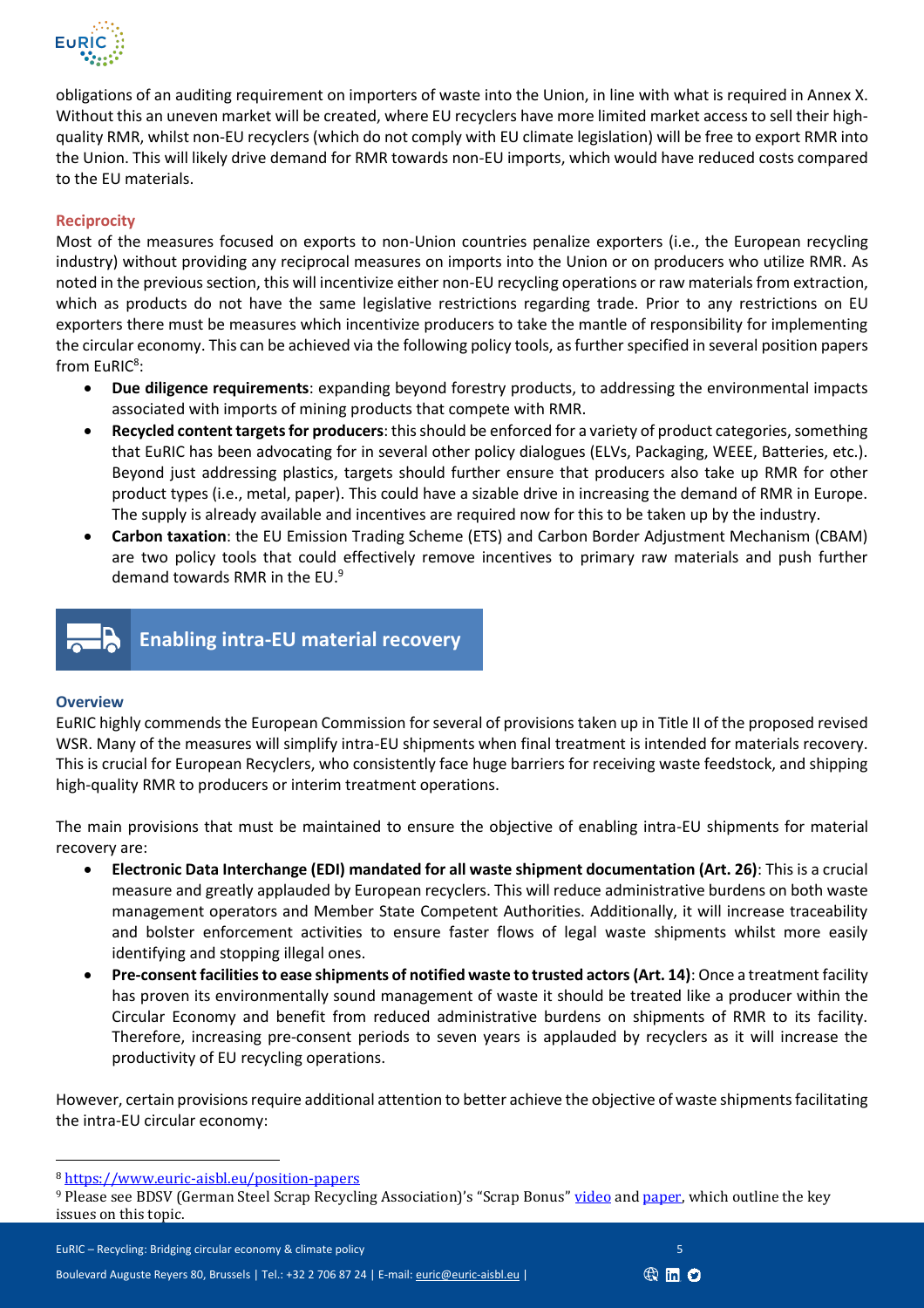

- **Mutual recognition (Art. 28)**: conflicts between different Member State classifications of (national) End-of-Waste (EoW) criteria, should always result in the acceptance of the status of waste as EoW, owing to the fact that this national status has already been confirmed with the European Commission by said Member State, in line with the Waste Framework Directive (WFD). Due to a lack of resources, European EoW criteria are not being defined quickly enough, therefore national EoW criteria should be encouraged as much as possible.
- **Financial guarantee (Art. 7)**: The current financial guarantee system is immensely burdensome and costly for European recyclers, sometimes blocking future investments into future recycling operations. This is unfair as for European recyclers most shipments are legally carried out without the need for such a guarantee. Therefore, a simplified and unified system should be investigated to ensure that in the future only those who require the guarantee suffer the immense financial penalties under the current measures.
- **Other general provisions (multiple)**: these comments provide required updates to several provisions on general procedures regarding waste shipments. For further information please see the relevant text below.

## **Financial Guarantee**

The financial guarantee obligations, though a necessary tool to ensure mismanaged waste is properly dealt with, is a major obstacle to legitimate shipments. They lead to large lump sums (up to 1 million €) of cash being blocked from a notifier's account. The Commission's Impact Assessment acknowledges the huge burden, with between 6 – 237 million € per Member State being held per year. This holding of such large quantities of money on the company's credit line creates a negative image on the balance sheet and can block future investments.

This is especially an issue since most of EuRIC's members never end up requiring the use of their financial guarantee in any of their shipment operations. North Sea Resources Roundabout (NSRR) working group on fast track notification, estimated that 1 in 10 000 notified shipments actually require the financial guarantee to be spent  $(0.001\%)$ .<sup>10</sup> Though this blockage of money is only rarely required it causes immense difficulties for all operators, and therefore must be revised.

While EuRIC acknowledges the requirement of some financial guarantee instrument to finance the protection of the environment when shipments are improperly carried out, a new system is required. This new solution must be an instrument that benefits those that carry out their shipments properly and legally. There has been a lack of focus on trying to achieve a new system. Therefore, EuRIC supports new measures for the Commission to review, develop, and incentivize alternative systems and calculation methodologies to be used for the financial guarantee.

This must be reflected in the legislation with a Commission's review in the form of a delegated act and a follow-up study on the issue:

Article 7 (10): The Commission shall, at the latest by [OP: Please insert date of [one] years after the date of entry into force of this Regulation], assess the feasibility of establishing a harmonized [less financially burdensome system to replace conventional financial guarantees as establish in this Article and], if appropriate, adopt an implementing act to establish such a harmonised [less financially burdensome system for financial guarantees]. That implementing act shall be adopted in accordance with the examination procedure referred to in Article 77(2).

**For a harmonized insurance-based financial guarantee**, additional work is required to push insurers to provide possibilities for such systems. Certain EuRIC members are already utilizing insurance-based financial guarantees (i.e., in Flanders), however many countries do not offer beneficial insurance based-systems and many brokers charge higher insurance premiums to operators based in different Member States to that of the insurer. This lack of harmonization inside the European Single Market, is a huge barrier to the uptake of insurance-based systems to replace the bank (financial) guarantee. It must be stimulated via the WSR to review this and push for harmonized insurance-based possibilities at an EU level:

Article 7 (new): The European Commission shall review the possibility for operators to utilize fair insurance-based systems for the financial guarantee obligations of this Article. In cases where no systems exist, Member States are encouraged to work with insurance companies to develop mature insurance systems. The European Commission

EuRIC – Recycling: Bridging circular economy & climate policy <sup>6</sup> Boulevard Auguste Reyers 80, Brussels | Tel.: +32 2 706 87 24 | E-mail[: euric@euric-aisbl.eu](mailto:euric@euric-aisbl.eu?subject=Inquiry%20regarding%20/please%20add%20subject%20here/) |



<sup>&</sup>lt;sup>10</sup> NSRR (2022) Feed-Back to the public consultation from the working group "Fast Track Notifications". Lin[k here.](https://ec.europa.eu/info/law/better-regulation/have-your-say/initiatives/7567584-Waste-shipments-revision-of-EU-rules/F2785500_en)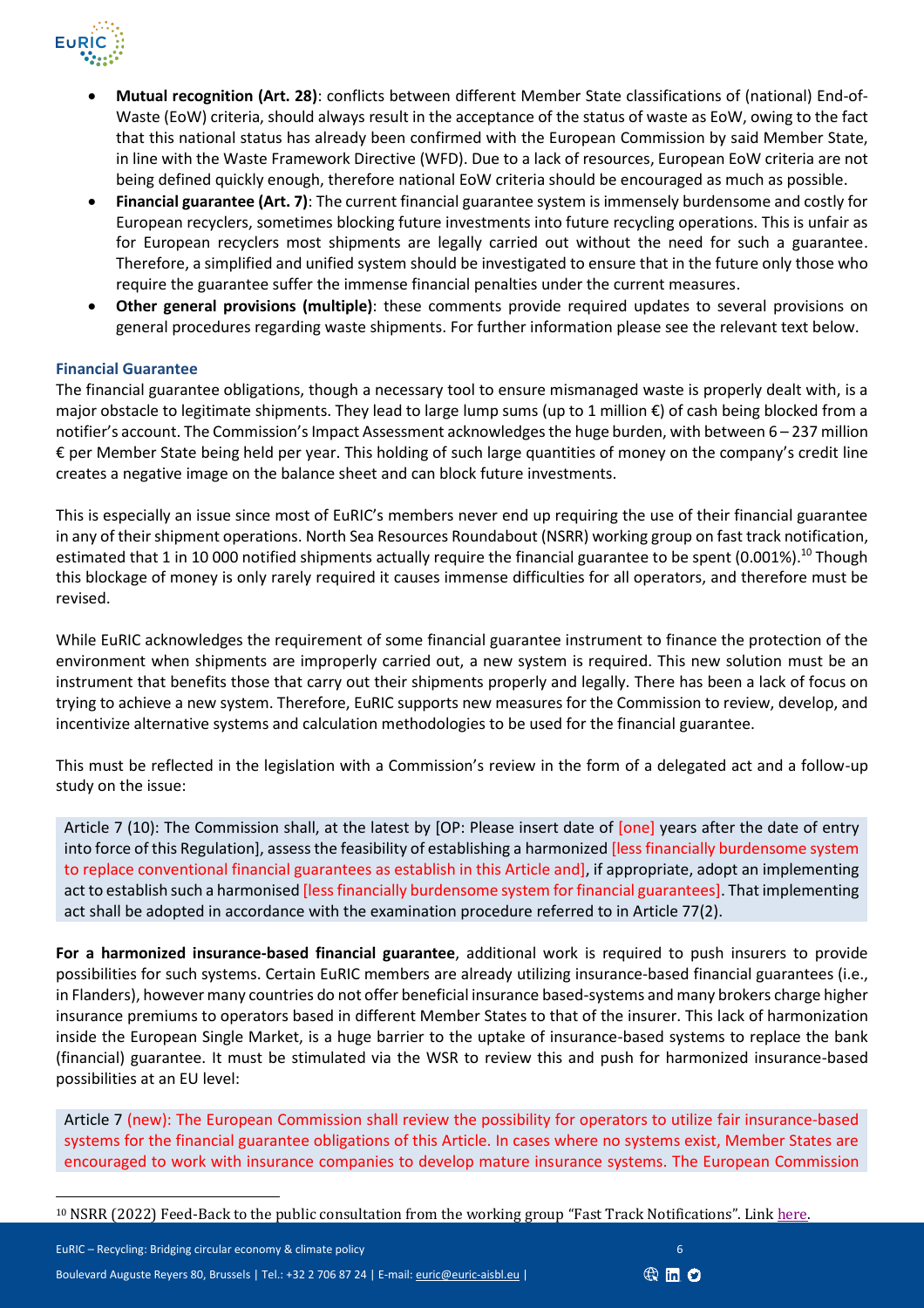

shall further coordinate this work with other Member States to facilitate harmonized Union-wide insurance systems.

Article 7 (10): The Commission shall, at the latest by [OP: Please insert date of [one] years after the date of entry into force of this Regulation], assess the feasibility of establishing  $a$  harmonized [insurance-based financial guarantees across Member States] […].

#### **Pre-consented facilities<sup>11</sup>**

EuRIC applauds the European Commission for ensuring that pre-consented facilities are enforced and incentivized across the Union. Article 14 (6) and (9) are instrumental for this. The former ensuring Member States are obliged to approve pre-consented status where facilities have provided all the relevant information, and the latter increasing pre-consent status validity to a seven-year period. These are instrumental to increase the flow of raw materials from recycling (RMR) to approved and trusted recovery facilities, boosting the ease of operators implementing the circular economy.

However, Article 14 (10) allows for this status to be revoked, with limited explicit obligations on what is required. The provision states a decision to revoke pre-consented status must be "duly motivated", which provides too much leeway for competent authorities to revoke such status without sufficient justification, or without the facility to oppose this action. This should be revised to the following:

Article 14 (10): A pre-consent of a recovery facility may be revoked at any time by the competent authority. A decision to revoke a pre-consent shall be duly motivated and communicated to the facility concerned. A pre-consent of a recovery facility may be revoked by the competent authority after prior consultation with the person concerned (operator of the recovery facility) if:

- a) The information that led to a pre-consent is subsequently found to be incorrect or has changed;
- b) The facility has violated the conditions for prior consent set out in Article 14(6);
- c) The facility has been convicted of illegal activities;
- d) The facility poses a serious risk to the environment and human health for other reasons.

In case of imminent danger, the revocation of the prior consent may be made without a hearing of the person concerned.

The operator has 30 days to object to the revocation.

#### **Electronic notification / documentation**

The enforcement of complete digital systems for the submission and exchange of information as obligated in provisions under Chapter 5 of the proposal are a game changer for EuRIC members. As outlined in the Impact Assessment, a fully-fledged electronic system for notification could save between 450 – 950 thousand € per year for notifiers and 0.95 to 3.2 million € per year for competent authorities.

It is immensely positive that such obligations have been placed on all documents and exchanges regarding waste shipments, as it is not just notification that is extremely burdensome regarding administrative procedures. As EuRIC members have reiterated time and again, this measure will save hundreds of thousands of hours per year on managing outdated admin procedures, for Annex VII (movement) documentation alone.

Beyond being an immense cost saving measure, it will further drastically increase the ease for the filing, possible updating, and traceability of information related to shipments. This will allow for a better picture of the status of waste flows across the EU. This is further a major support in tackling the problem of illegal shipments, by providing a better helicopter view of the shipments that take place and greater efficiency to review possible infringing shipments. It is further expected that fewer administrative mistakes will be made in movement documentation as a result, which again will reduce the need to enforcement agencies to waste their time stopping shipments that made minor administrative mistakes.

EuRIC – Recycling: Bridging circular economy & climate policy <sup>7</sup> Boulevard Auguste Reyers 80, Brussels | Tel.: +32 2 706 87 24 | E-mail[: euric@euric-aisbl.eu](mailto:euric@euric-aisbl.eu?subject=Inquiry%20regarding%20/please%20add%20subject%20here/) |



<sup>11</sup> See also the work of the North Sea Resources Roundabout Working Group on Fast-Track Notifications.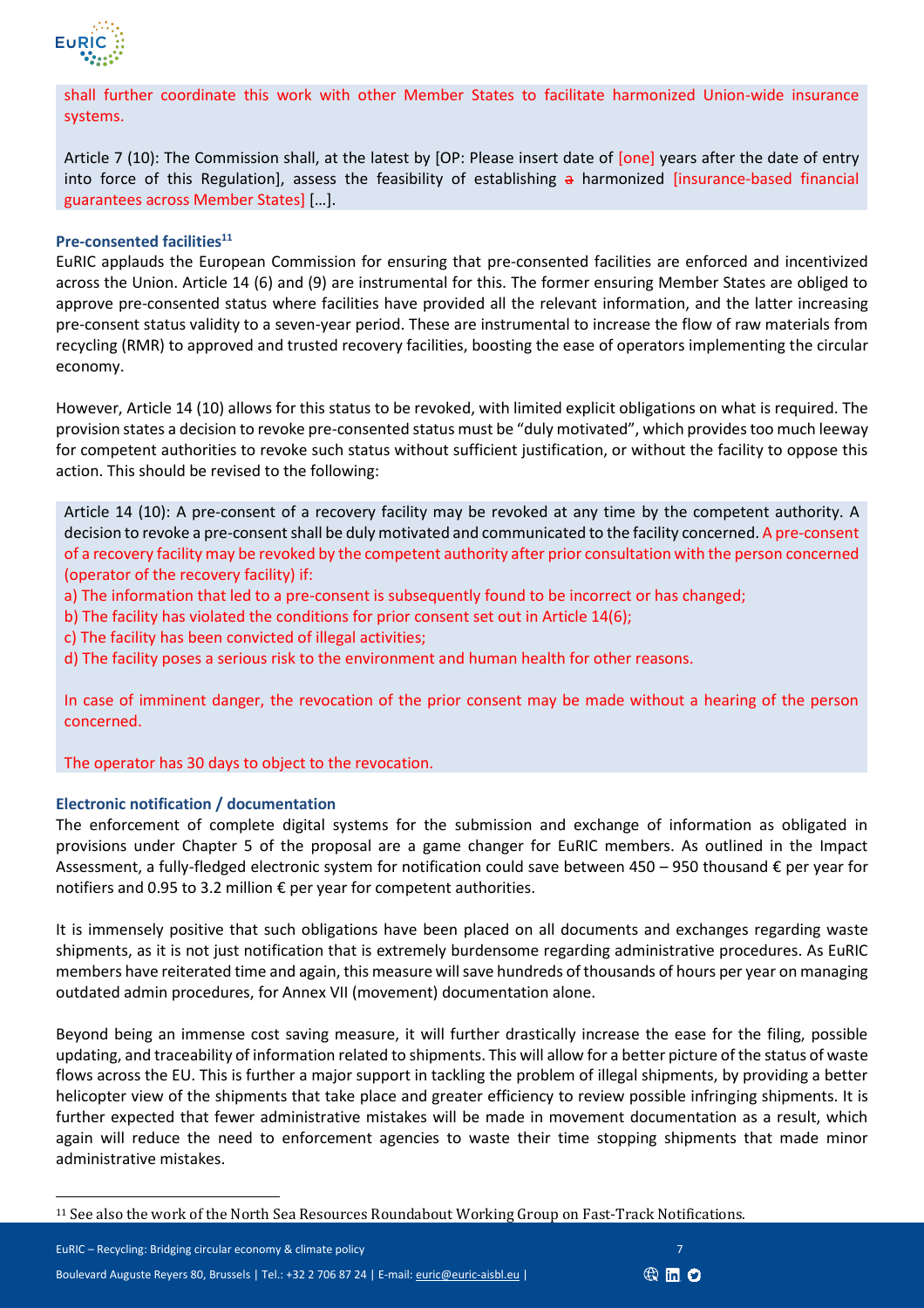

This measure and all associated provisions must be adopted into the final Regulation for all submissions and exchanges of documentation. EuRIC only foresees the need to increase the timelines for the implementation of such an electronic data interchange (see section on implementation). Furthermore, it should be considered that during the interim period between entry into force of this legislation and the inclusion of an EU EDI that electronic submissions in a pdf format (via email) is allowed. This would facilitate the transition from the current system into a fully digital one.

### **Mutual recognition**

The issue of coherence between different Member State classification, sadly, has only been partially addressed by the European Commission in the revision of the WSR. Article 28 ensures that the more conservative classification of a waste shipment is enforced when two Member States disagree on such a classification. This is the case for disagreements on status of waste as green/amber-listed waste, End-of-Waste (EoW) classification, and treatment operations being undertaken in the destination facility. Though the objective of this measure is understood, it will allow for the continuation of major barriers and complications for the shipments of RMR required to implement the EU circular economy.

For most waste classifications, it is accepted that Member State sovereignty of the Member State of destination for the shipment should supersede all other concerns. However, when the shipment of green-listed waste meets Member State EoW criteria - complying with article 6 of the WFD which have been notified to the European Commission - these criteria must be mutually recognized across the EU. This is all the more important since, currently, very few EU EoW criteria exist, and according to the work carried out on the topic little progress will be seen in the near future. The Commission and JRC has already acknowledge only one new EoW criteria will be worked on in the upcoming four-year period. Therefore, mutual recognition, which is a cornerstone of the principles of the internal market, is therefore required to achieve the goal of facilitating the internal EU circular economy, and subsequently the objectives of the WSR.

## Article 28 (1): […]

When deciding whether waste which has undergone a recycling or other recovery operation shall be considered to have ceased to be waste, Member States shall base their decision on the conditions laid down in Article 6 of Directive 2008/98/EC.

If the competent authorities of dispatch and of destination cannot agree on the classification as regards the distinction between waste and non-waste, the object or substance shall be treated as if it were waste for the purpose of the shipment, except when national end-of-waste criteria exist in accordance with Article 6 (3) Directive 2008/98/EC. This shall be without prejudice to the right of the country of destination to deal with the shipped material in accordance with its national legislation, following arrival of the shipped material and where such legislation is in accordance with Union or international law.

#### **B3030 Textile wastes**

Entry B3030 of the WSR shows a huge gap between the legal framework for shipments of textile waste and the reality of what is shipped as collected for sorting. Typical items that can be found in container collections and are explicitly encouraged to be deposited in that way, include clothes and accessories. However, those items are not mentioned in entry B3030 with the consequence that shipments of as collected "clothing, accessories and footwear" for sorting and subsequent reuse have been stopped as illegal shipments of waste. We therefore propose to amend Annex IIIB of the WSR to include used footwear and accessories as well as mixtures of used footwear, accessories, worn clothing and other worn textile articles into its scope and as potential future Basel Convention entries:

#### Annex IIIB:

BEU06 Used footwear for preparing for reuse (e.g., sandals, shoes, boots) - Of natural fibres, leather or synthetic materials BEU07 Used accessories (e.g., belts, scarfs, gloves, hats, bags) for preparing for reuse - Of natural fibres, leather or synthetic materials BEU08 Used soft toys made out of textiles for preparing for reuse (e.g., cuddly toys) BEU09 Mixtures of worn clothing, other worn textile articles, used footwear, used soft toys, and used accessories, for preparing for reuse

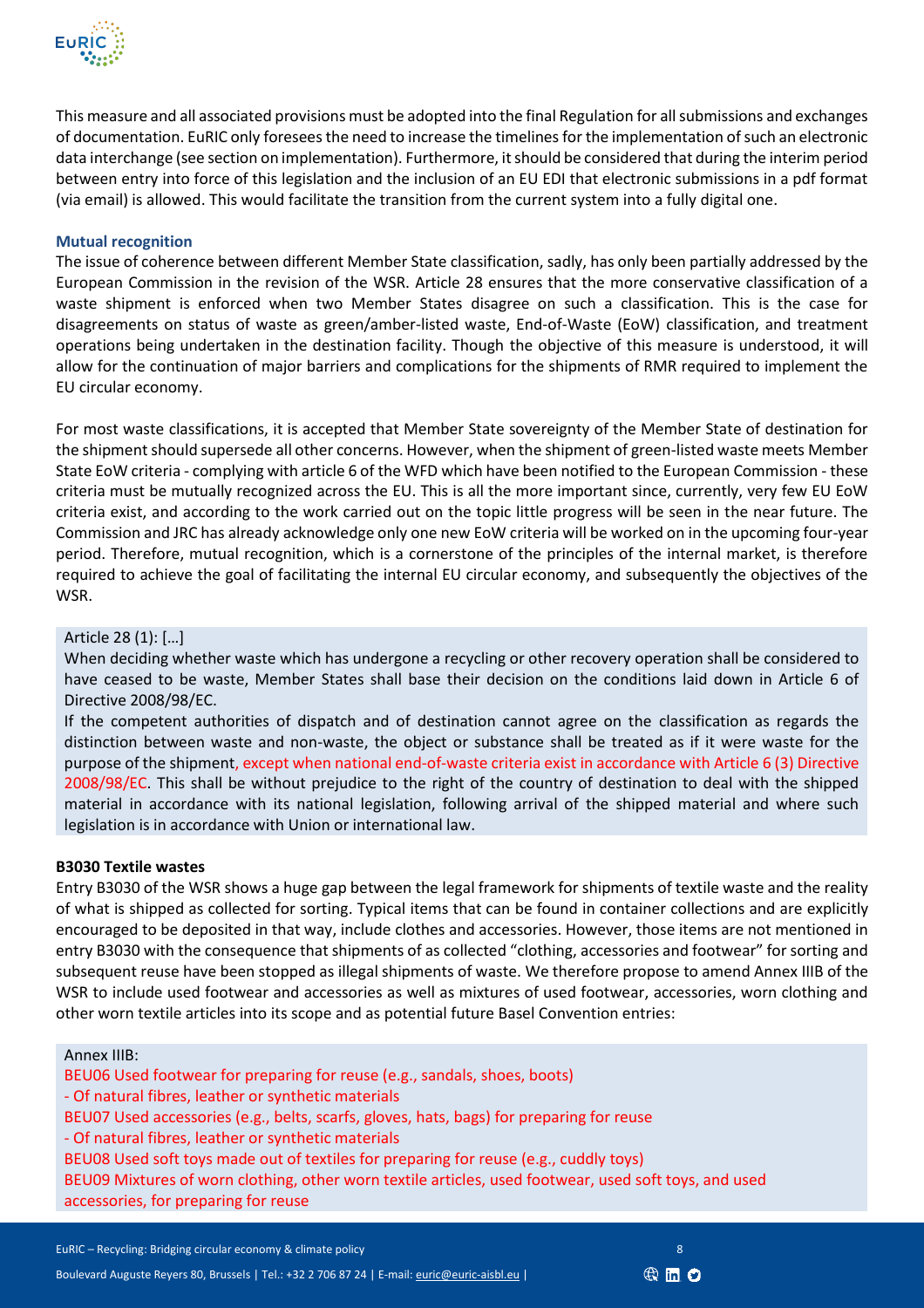

#### - Of natural fibres, leather or synthetic materials

#### **Other general provisions**

**Language obligations**: EuRIC is of the opinion that significant harmonization and reduced administrative burden could be achieved if English is designated as the lingua-franca of all shipment documentation and communication. This should be officially included within Article 27, to assure operators can communicate efficiently. Machine translation, via the EDI, could be a means to digitalise this communication need.

#### Article 27:

- 1. Any notification, information, documentation or other communication submitted pursuant to the provisions of this Title shall be provided in [English].
- 2. The notifier shall provide the competent authorities concerned with authorized translations of the documents referred to in paragraph 1 into a language which is acceptable to them, where they so request. Any information provided should be machine translated by the centralized database system established in Article 26 of this Regulation.

**Multilateral cooperation**: Article 30 proposes bilateral border area agreements for MS to developed cooperative waste management infrastructure. However, in many cases it would be beneficial to develop regional "multilateral agreements" to share the administrative and infrastructural burdens. Therefore, an inclusion should be made for multiple neighboring countries, where such agreements demonstrate that the waste covered will be treated in accordance with the waste hierarchy, the principles of proximity and self-sufficiency, as well as legally binding EU environmental protection standards (i.e., BAT-requirements, etc.).

**Signing of notification, where the notifier is not the original waste producer:** Today brokers/dealers are often acting on behalf of waste producers/collectors when signing notification documentation. Article 5 (2) of the revised regulation states that only the original waste producer or collector to sign notification documentation. This must be revised to allow brokers/dealers who have received an official written authorization from the original waste producer or collector to be able to sign notification documents to avoid massive and unnecessary bureaucracy.

**Protect business secrets in notification information disclosure:** In Article 21, there must be assurances in the text to ensure that sensitive information relating to business secrets and private data remain protected.



**Tackling illegal waste shipments & implementation**

#### **Overview**

EuRIC fully supports the objectives of tackling illegal waste shipments, a sadly necessary set of measures for the good of the environment. European recyclers consider proper enforcement/implementation measures as pivotal to ensure that legal actors shipping waste and facilitating the circular economy can do so with as few legislative barriers as possible. There are only three issues with the final sections of the proposed regulation which EuRIC finds necessary to revise. These include:

- **Inspections by authorities (Art. 58 (2))**: the vagueness of the regulation regarding proving that a substance is not a waste, could infringe on EoW criteria and status. This must be amended accordingly to facilitate the achievement of EoW status.
- **Penalties (Art. 60)**: which should be "effective, proportionate, and dissuasive" must explicitly reference small administrative errors being treated more fairly than intentionally illegal shipments.
- **Transition periods (Art. 82)**: there must be a revision on the strategy of transition periods. Simple internal market provisions (electronic notification, pre-consented facilities etc.) must be fast-tracked with a shortened 1-year transition period, with complex requirements on exporters of waste to be extended to a 5-year transition period, to ensure this can be done without immensely negative effects for the circular economy.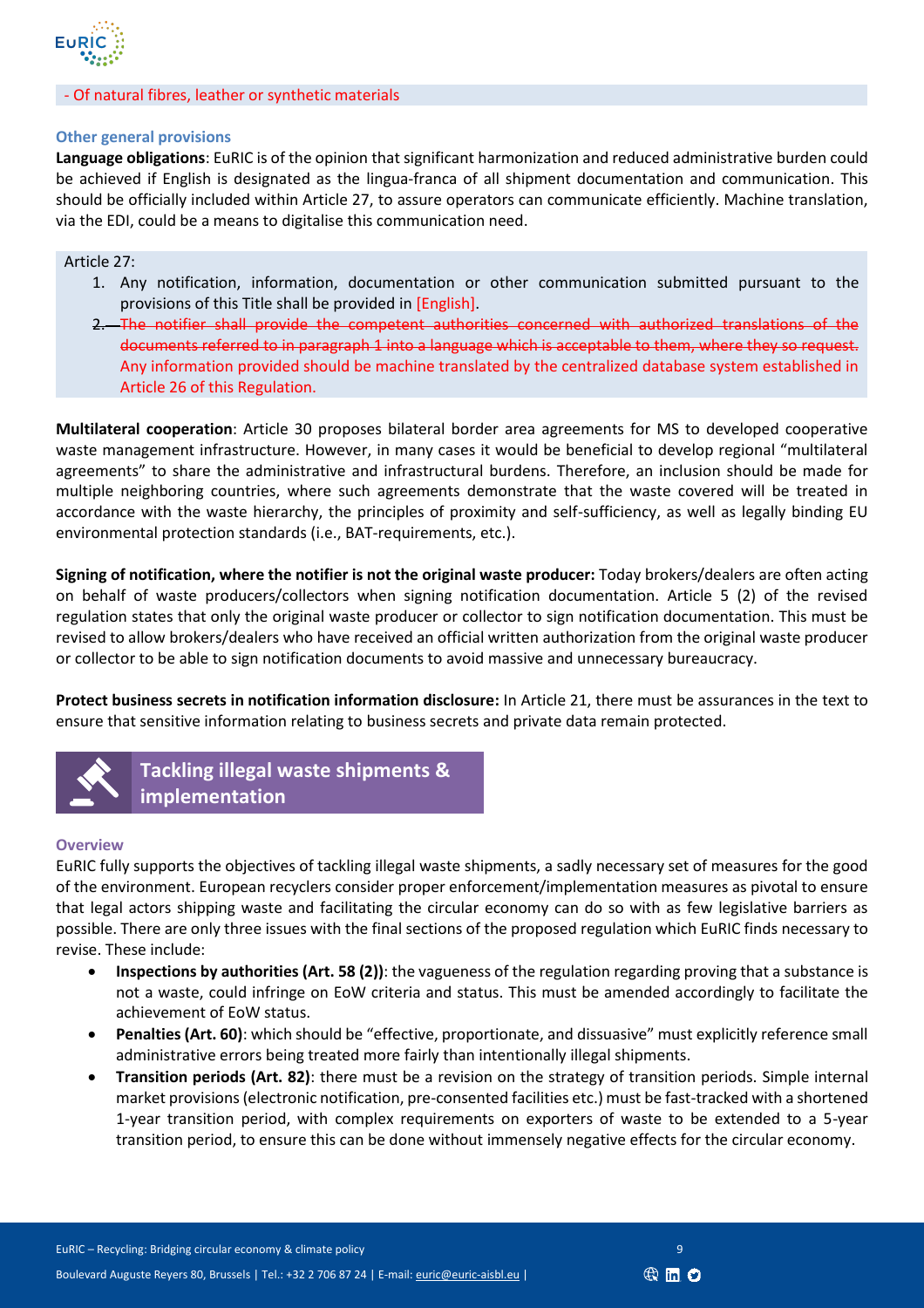

#### **Inspections by the authorities**

As stated in Article 58 (2) of the revision, authorities have the power to inspect whether substances/objects being shipped are "not waste". The purpose of this is understood, however the revision is very general in what is required in the "documentary evidence". EuRIC believes having achieved EoW status according to Article 6 of the WFD should suffice as evidence to prove that the substance is no longer a waste. This could be proved by the operator providing their "statement of conformity" (Regulation No 333/2011) or equivalent for the relevant EoW criteria. This must be included in revision to ensure that EoW criteria are respected.

#### **Penalties**

EuRIC supports more precise measures ensuring those participating in illegal shipments are penalized accordingly. Therefore, Article 60 is broadly accepted by European recyclers. However, it does not properly exempt small administrative mistakes sufficiently (properly differentiating them from criminal behaviour). Often extremely minor administrative mistakes can be made in waste shipment documentation (something expected to decrease with the enforcement of the electronic data interchange). Currently these minor mistakes lead to court cases and the sanctioning of high fines. This should never be the case for operators who file tens of thousands shipment documentation per year, with a high degree of precision (but of course with a small margin of errors).

EuRIC therefore suggests exempting such small administrative mistakes from legal penalties more precisely within Article 60:

Article 60 (2): When determining the type and level of penalties to be imposed in case of infringements, the competent authorities of the Member States shall give due regard to the following criteria:

- a) the nature, gravity and duration of the infringement;
- b) where appropriate, the intentional or negligent character of the infringement. A sanction does not apply if the violation is an administrative error that has no practical effect and cannot lead to a risk to the environment and human health.
- c) […]

#### **Transition period**

The length and complexity of the revision of the WSR and all the various moving parts ensure the need for a transitional period for many of the measures within the proposed legislation. However, EuRIC feels that the timelines provided in Articles 81 – 82 should be modified to better represent the required periods required to adequately adopt and test certain provisions.

As many of the previsions focused on intra-EU shipments(and shipments to EFTA/OECD countries where Title II applies *mutatis mutandis*) are broadly already in place, with minor updates required, a shorter transition period would be better to fast-track the implementation of the EU's circular economy. This is particularly the case for all notification legislation (i.e., pre-consented facilities). EuRIC is aware that the Commission has already begun a great deal of work into assessing possible electronic data interchanges and its interoperability with electronic Freight Transport Information (eFTI) requirements (also required in this proposed legislation). As a result, and according to the pressing need for the electronic systems to be put in place, EuRIC implores the transition period for this to further be fast tracked to a one year-transition.

For the provisions regarding new extensive administrative burdens (see last section on non-OECD shipments), longer timeframes are a required to ensure the stability of raw material markets to adequately prove they can legally be made to non-OECD countries and to provide time for markets to develop within the EU (i.e., an increased capacity and demand for RMR in production processes). As was clear with the updating of Regulation 1418/2007, there is a high propensity for countries to make small administrative mistakes when providing information to the European Commission. These small administrative mistakes however can result in major legal changes negatively effecting European Recyclers and third country producers. Therefore, to ensure third countries and EU exporters can adapt to these monumental changes to the legislation, a five-year transition period would be required as a minimum.

This could all be updated in the legislation as follows: